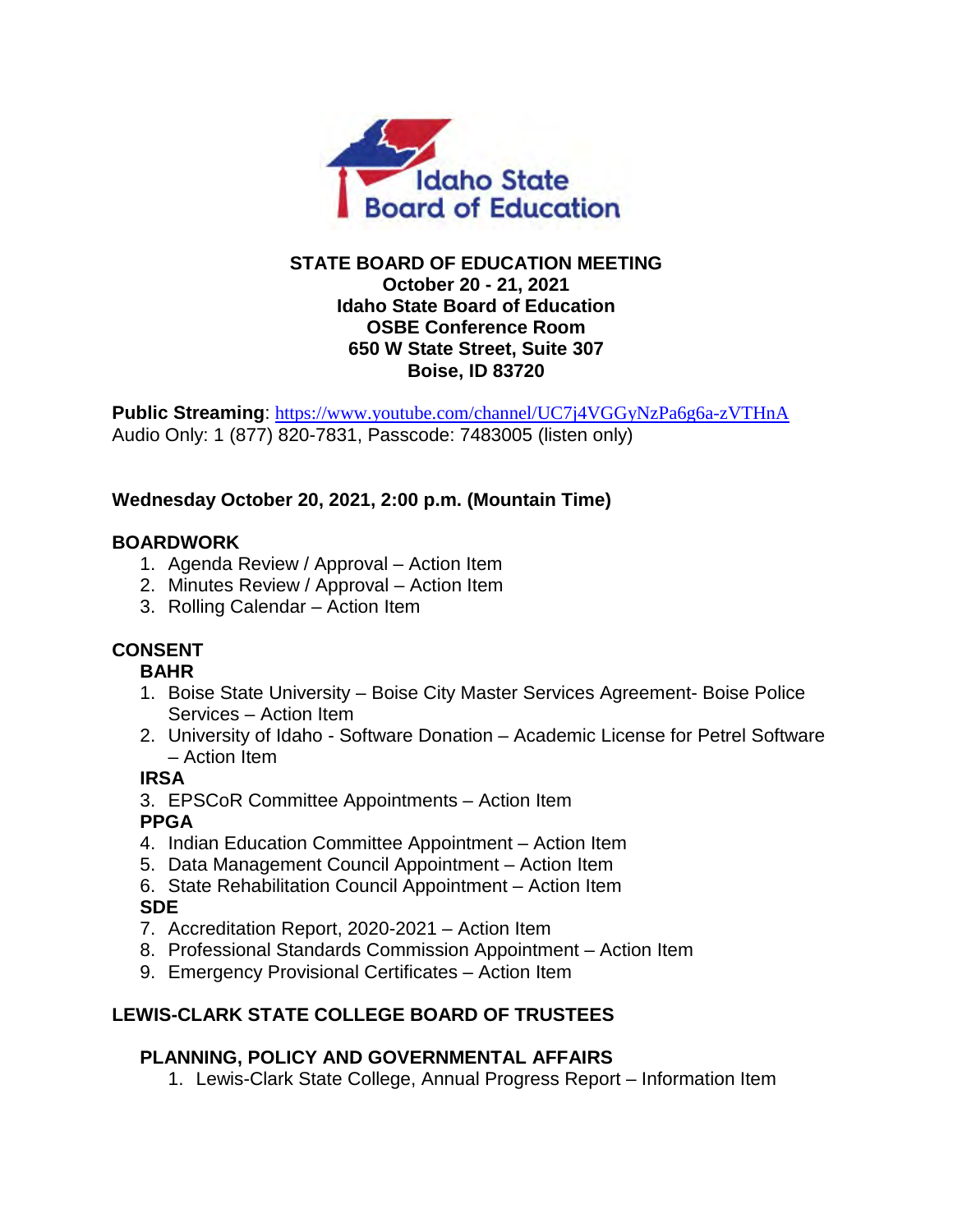## **WORK SESSION**

# **PLANNING, POLICY AND GOVERNMENTAL AFFAIRS**

- A. K-20 Performance Measure Review and Discussion Information Item
- B. State Board Standing Committee Priorities Information Item

## **Thursday, October 21, 2021, 9:00 a.m. (Mountain Time)**

### **OPEN FORUM**

### **INSTRUCTION, RESEARCH AND STUDENT AFFAIRS – Kurt Liebich**

- 1. Board Policy III.N. Statewide General Education Second Reading Action Item
- 2. General Education Matriculation Committee Appointments Action Item
- 3. Boise State University Online Bachelor of Applied Science in Cyber Operations and Resilience – Action Item
- 4. Lewis-Clark State College Bachelor of Science in Cybersecurity Management Action Item
- 5. Idaho State University Online Bachelor of Science Degree Completion in Respiratory Therapy – Action Item
- 6. Idaho State University Online Basic Technical Certificate in Cloud Computing Action Item
- 7. Idaho State University Online Graduate Certificate in Listening and Spoken Language – Action Item
- 8. EPSCoR Annual Report Information Item
- 9. Idaho Math Transitions Network Update Information Item
- 10. Recognition of Commission on Osteopathic College Accreditation Action Item

# **PLANNING, POLICY AND GOVERNMENTAL AFFAIRS – Linda Clark**

- 2. Idaho Division of Vocational Rehabilitation Annual Report Information Item
- 3. Idaho School Safety and Security Program Update Information Item
- 4. School Readiness Definition/Standards Action Item
- 5. ARP ESSER SEA Set Aside Spending Request Action Item
- 6. Proposed Omnibus Rule Docket 08-0000-2100 Action Item
- 7. Proposed Omnibus Rule Docket 55-0000-2100 Action Item
- 8. Proposed Omnibus Fee Rule Docket 08-0000-2100F Action Item
- 9. Board Policy I.E. Chief Executive Officers Second Reading Action Item
- 10.Board Policy IV.E. Division of Career Technical Education Second Reading Action Item

# **BUSINESS AFFAIRS AND HUMAN RESOURCES – Dave Hill**

- 1. FY22 Sources and Uses Report Information Item
- 2. Student Fee Report Action Item
- 3. Boise State University Request to Increase Intercollegiate Athletics Limits Action Item
- 4. Boise State University First Year Student Housing Project Planning and Design – Action Item